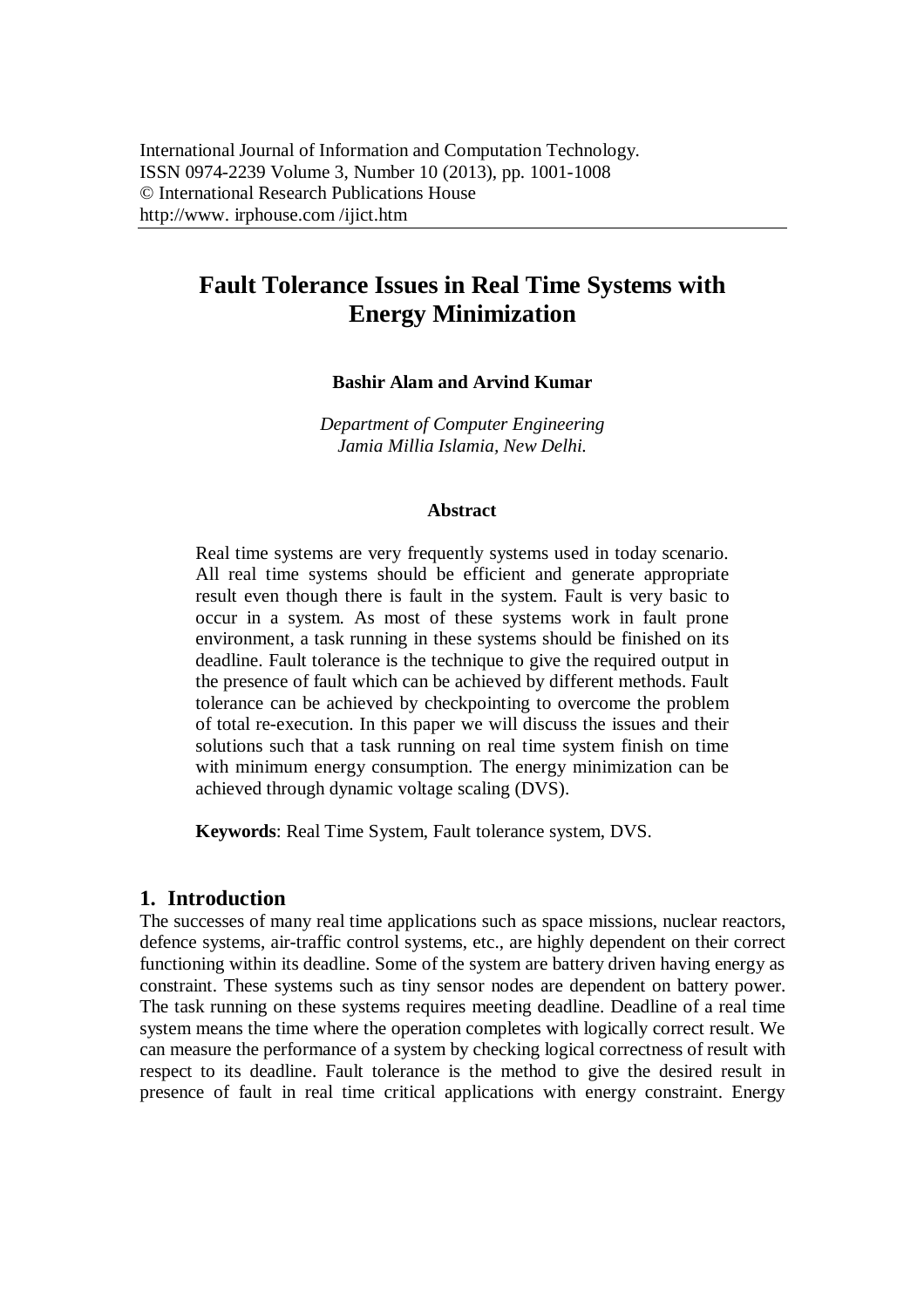minimization is one of the factor affecting life of the system. The Fault tolerance technique in these systems should be efficient. The efficiency of a system can be achieved by various parameters such as deadline, lower power consumption, etc. The system is said to be more efficient if it finishes the process on its deadline with minimum energy consumption.

#### **1.1 Real Time System**

Real Time Systems are those systems which are depend not only on logical correctness of output but also depend upon deadline of task. Every task running on real time system has a deadline. It may be soft, hard, or firm. A task running on real time system should finish on or before its deadline. If the task is not finishing on deadline then results may vary which may be useless after its deadline. Real time system can be categorized on the basis of deadline such as: [3] [4]. Every real time system requires some energy to operate. The executions of task are also depends upon availability of sufficient energy. If there is no sufficient energy then it is not possible to operate the system which result the failure of system.

## **1.2 Fault**

A fault in real time system can result a system into failure if not properly detected and recovered at time. These systems must function with high availability even under faults. A fault is a defect in a component or design of the system. There are three types of fault as follows [2]:

- i. *Permanent:* These faults occur by accidentally cutting a wire, power breakdowns and so on. These faults can cause major disruptions and some part of the system may not be functioning as desired.
- ii. *Intermittent:* These are the fault appears occasionally in the system. Mostly these faults are ignored while testing the system and only appear when the system goes into operation. Therefore, it is hard to predict the extent of damage these fault can bring to the system.
- iii. *Transient:* These faults are caused by some inherent error in the system. However, these faults are corrected by retrying or roll backing the system to previous safe state such as restarting software or resending a message. These faults are very common in Real time systems.

## **1.3 Dynamic Voltage Scaling (DVS)**

Dynamic voltage scaling and dynamic frequency scaling (DVFS) allow adjusting processor voltage and frequency at runtime. Usually, higher processor voltage and frequency leads to higher system throughput while energy reduction can be obtained using lower voltage and frequency [5][10][11][12][13]. In DVS technique  $[10][11][12][13][14][15]$ , the processor executes each task at various frequencies in such a way that the task is executed within its deadline and also the energy utilization is minimized.

The power consumption can be represented by: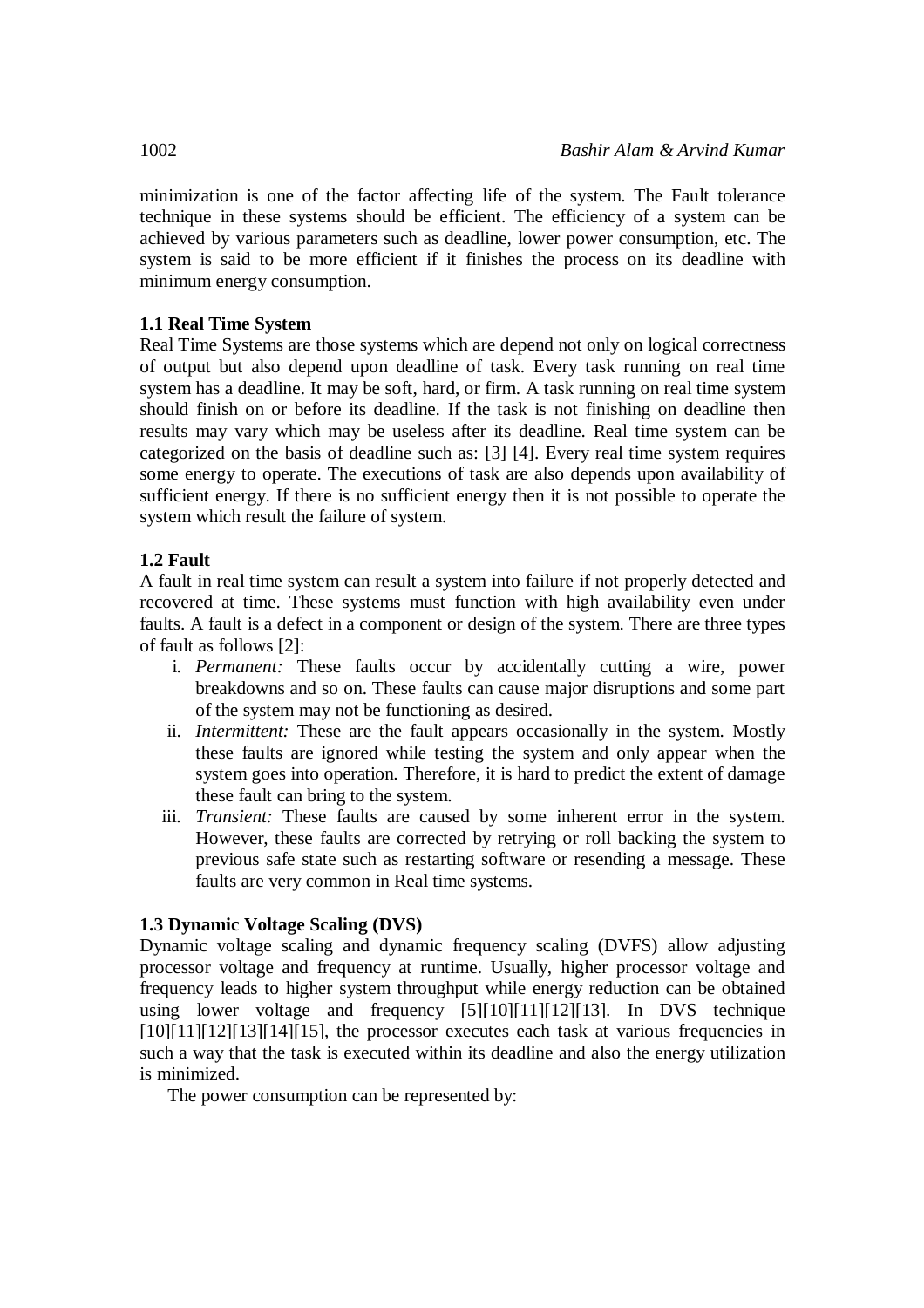*P α V<sup>2</sup> f*

Where V is supply voltage and f is system clock frequency. This relationship between power and voltage shows that reducing the voltage results in reducing the power consumption. An energy-aware DVS method for scheduling real-time tasks while using energy harvesting techniques is presented in [7].

#### **1.1 Issues**

In general, fault tolerance is the technique to give the required services in the presence of fault or error within the system. The aim is to avoid failures in the presence of faults and provide services as per requirement. In fault tolerance the fault is detected first and then recovered without participation of any external agents. The main issue in fault tolerance is: how, where, and which technique is required to tolerate fault in the system. As we know many types of fault and failure can arrive on a system, so there should be an appropriate method which can tolerate such problem.

### **2. Related Work**

Fault tolerance is a typical policy for system reliability in real-time systems [1][2][3][4][5][6]. Fault tolerance computing refers to the correct execution of user programs and system software in the presence of transient faults. It is typically achieved through online fault detection, checkpointing, and rollback recovery [16]. Power management can be achieved at various design levels. There are two main types of dynamic power management (DPM) techniques. The first includes selective shut-off or slow down of system components that are idle or underutilized [6]. The second, which is often termed as dynamic voltage and frequency scaling (DVFS), refers to the dynamic control of the supply voltage level for the various components in a system [7]. Several approaches have analyzed the effects of checkpointing in real time scheduling algorithms and proposed optimal solutions for the placement of the checkpoints [10], [11], [17], [18]. However, the timing and energy parameters of the checkpointing have not been analyzed in the past for real-time systems.

An offline reliability-aware power management scheme is presented in Zhu et al. (2008) for real-time tasks with probabilistic execution times [8]. The scheme puts aside just enough slack to guarantee the required reliability while leaving more slack for energy management to achieve better energy savings. In [13][16][17], a fault tolerant schedulability analysis for aperiodic tasks and derive the optimal number of checkpoints presented. The optimal number of checkpoints can help the task to guarantee the timing constraints and minimize the worst case execution time in the presence of faults. A scheduling scheme which carries out DVFS on the basis of the schedulability analysis for the problem of static task scheduling and voltage allocation is proposed in [6][7].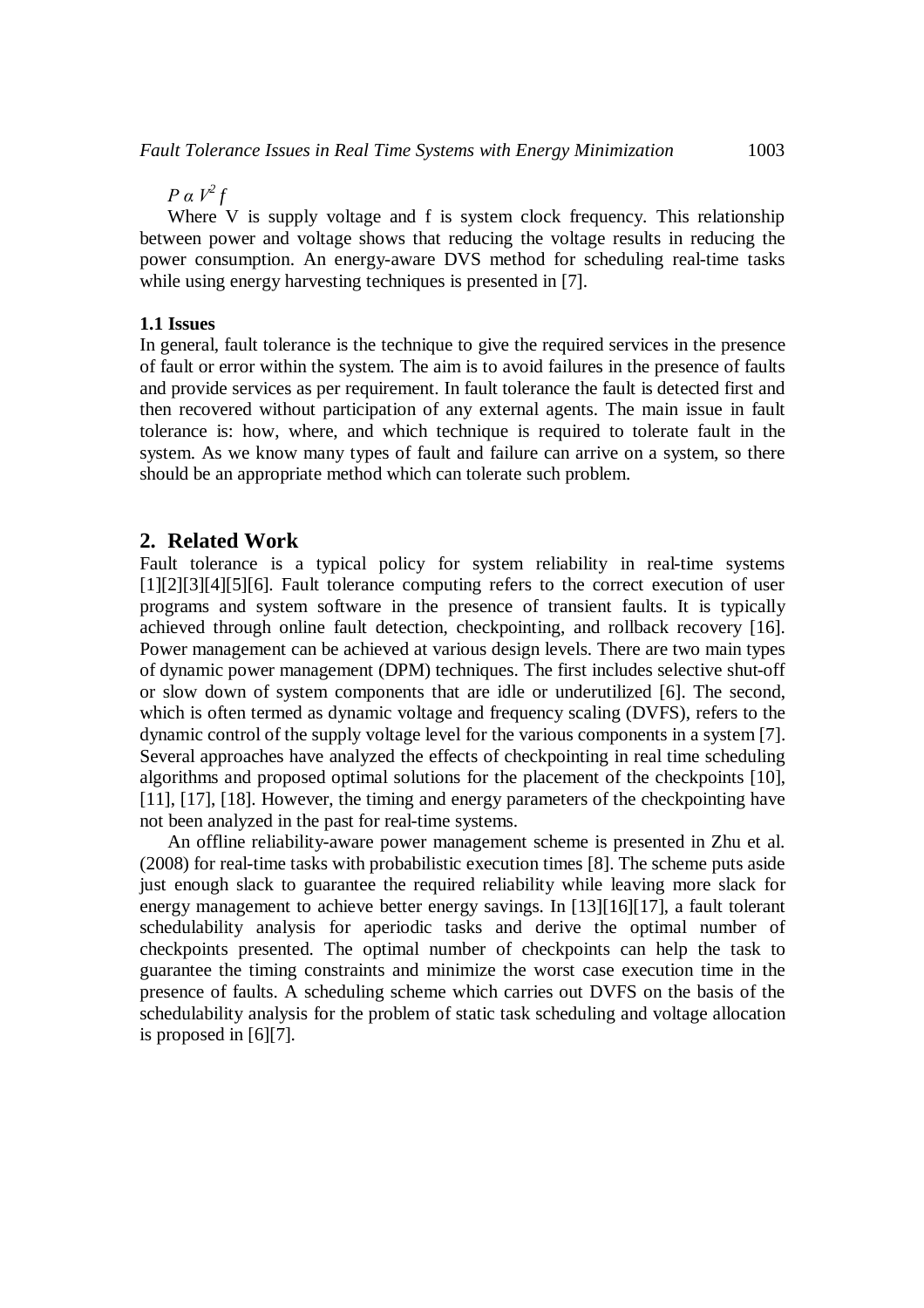## **3. Task Model**

In real-time system, at maximum CPU speed the following terms are included. The task model consist a set of aperiodic task  $T = \{T1, T2, \dots, Tn\}$ . Each task is independent and having its own worst case execution time and deadline on maximum speed. Each task consists of three parameters  $\lt$  ai, ei, di  $\gt$ , where ai is arrival time of task, ei is worst case execution time at full speed and di is deadlines. Here, we will consider individual task in the task set, and start time of the first task can be considered at 0 and d can be assumed as the time interval in which the task can be executed. For the sake of simplicity, the maximum speed Pk of the CPU assumed to be 1.

## **4. Processor Model**

Here we will consider that only a single task is running on uniprocessor. The components running on this processor are frequency dependent and can operate on discrete voltage level i.e.  $V=[V_1, V_2, V_3, \dots, V_n]$  where each voltage level is associated with its corresponding speed and each voltage level gives discrete power consumption. It is assumed that the energy consumption of the processor is dominated by dynamic switching energy [18] The energy consumption of a processor is depends upon the speed of processor.

## **5. Fault and Recovery Model**

We assume that at most one specific transient fault, such as any security attacks or environmental noises, may occur during a task life-time, between its release time and deadline. Such faults can be tolerated by total re-execution of the damaged portion of the task, by time-redundancy technique for fault tolerance. However, since the task is real-time, we should avoid of complete task rollback. Therefore, we will use checkpointing techniques. Within a checkpoint, a consistent state of the system is saved onto a stable storage. Moreover, before saving the task state at the instant of checkpointing, an acceptance test is run to discover the possible occurrences of transient faults. Therefore, if a fault occurs, its detection is postponed until the next checkpointing interval. If a fault occurrence is detected, rollback to the last checkpoint is done and the tasks remaining portion is executed by the maximum processor speed. In this regards, the target is to avoid the service unavailability by preventing the deadline of a task to be missed.

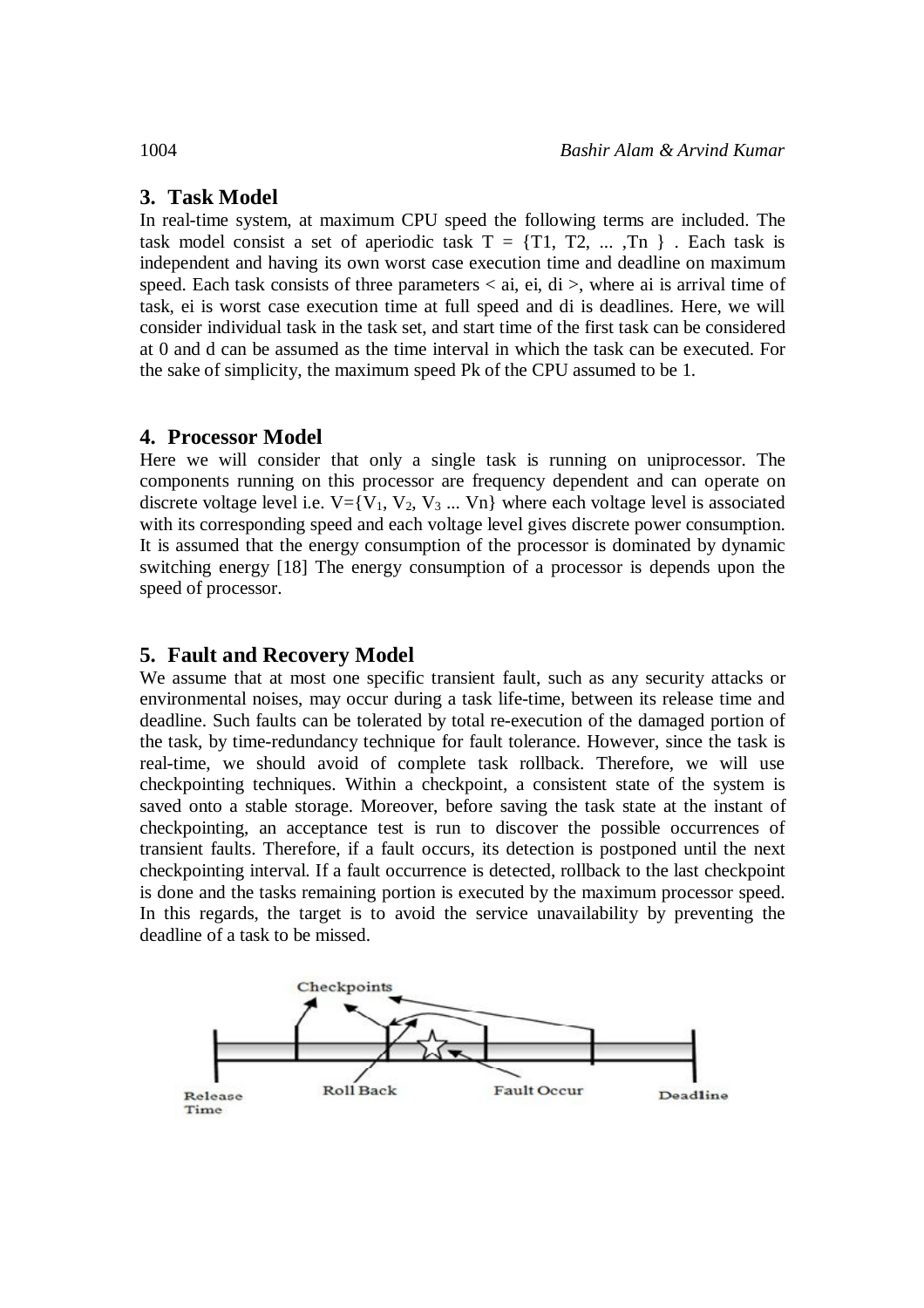#### **6. Energy Model**

Energy is basic requirement for operating a real time system. The energy consumption for processing a task can be explained as below. Here we have a fixed size battery to operate a system. On processing each task some amount of energy is drain between the interval *t*1 and *t*2 by given equation

$$
E_d^i = \int_{t_1}^{t_2} E_{dput}, T_i \in Q
$$

$$
E_c^{i+1} = E_c^i - E_d^i
$$

*t*1 and *t*2 are the task execution starting time and task finishing time respectively. After processing each task the available energy can be calculated by equation below. This available energy is then used to process next task.

#### **7. Proposed Approach**

There are many approaches that emphasize on fault tolerance computing and energy minimization but optimal fault tolerance with energy minimization is one of the issues. In this paper will propose optimal checkpointing algorithm for fault tolerance with energy constraint. Checkpointing is the scheme for tolerating fault but the question is how many checkpoints are applied to make the system efficient. So to make a system efficient we have to find optimal number of checkpoint. We will discuss the proposed scheme for single transient fault tolerance in which we will find the optimal number of checkpoint with respect to energy. Energy consumption is again an issue due to small size of battery of real time application. Energy is managed dynamically by DVS. In OUR research, we will apply the concept of energy harvesting which will help to work a system long time. In proposed approach following operations will be formalized

- Finding optimal number of checkpoints on task level when the tasks are aperiodic in nature.
- Finding dynamic voltage and frequency level applied for minimum energy consumption.
- Development of a dynamic scheduling algorithm for tolerating transient fault.
- Scheduling of task using dynamic scheduling algorithm for energy minimization.
- Design an energy harvesting approach for enhancing energy capacity.

The goal of proposed approach is to assign each task an operating frequency so that the total power consumption is minimized while keeping the real-time task set schedulable under fault-tolerant constraint. Fault tolerance is achieved by applying checkpoint on each task and here keeping minimum energy consumption. Optimal number of checkpoints means the maximum number of checkpoint applied on a task and it finishes its execution on its deadline. Energy minimization means minimum energy consumption for execution of task with fault tolerance. The Energy can be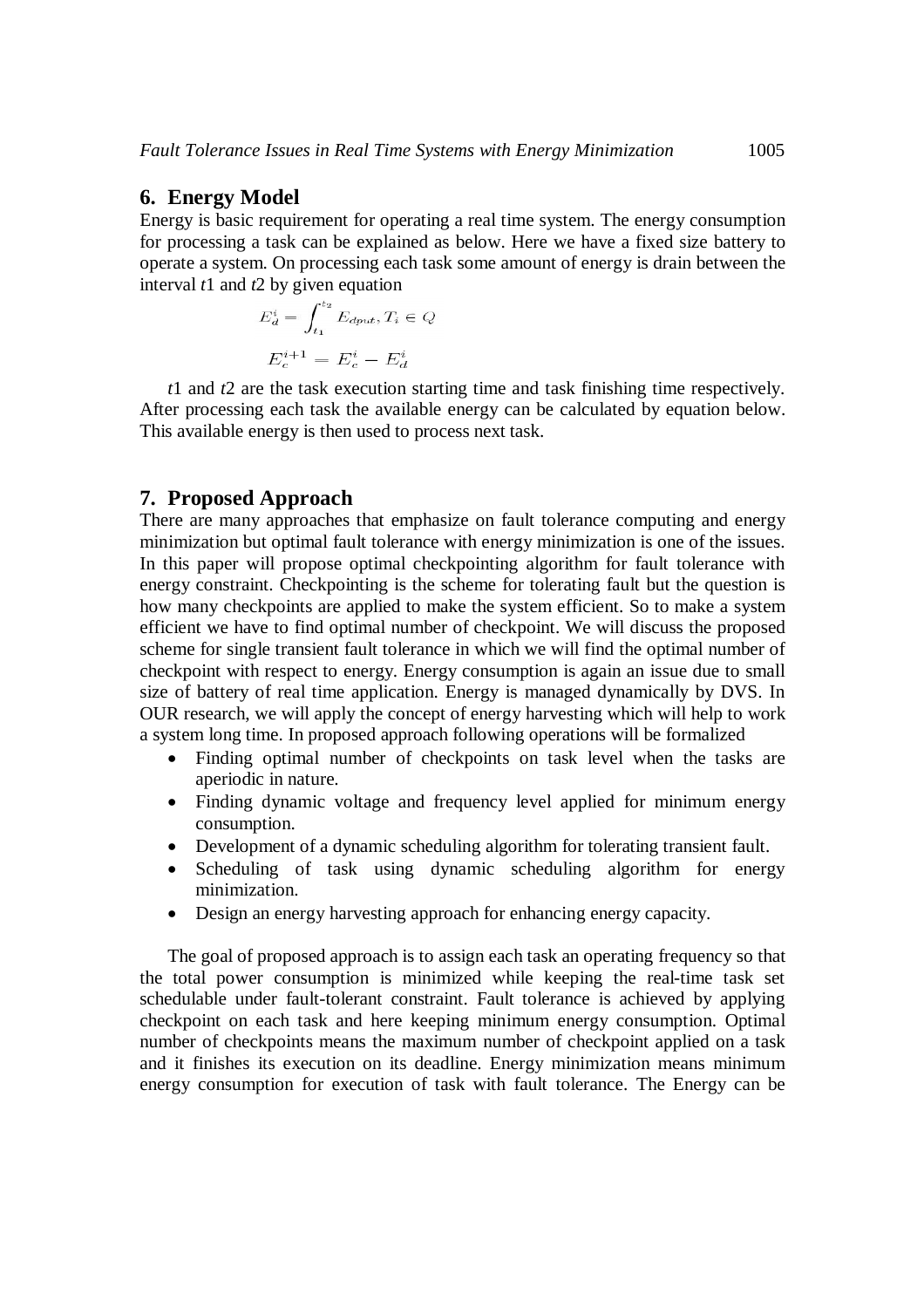harvested from various resources when a tiny real time node is deployed in remote areas.

## **7.1 Proposed Model**

Given system schedule a set of aperiodic task  $T = \{T1, T2, T3, \dots Tn\}$  with task attribute  $Ti = \langle ai, ei, di \rangle$ , we = 0,1,2,..., (n-1), on uniprocessor with EDF Scheduling algorithm at different supply voltage level  $V = \{V1, V2, V3... \mid Vn\}$  where each voltage level is associated with its corresponding speed and each voltage level gives discrete power consumption. The energy consumption for each task is depends upon supply voltage and frequency. Minimum energy consumption for each task is calculated by managing speed level of processor.

## **7.2 Proposed Fault Tolerance Technique**

In this work, we will propose a new checkpointing approach for tolerating single transient fault in time critical system. Here we will calculate optimal number of checkpoint to tolerate transient fault. The optimality of checkpoints depends upon deadline of task and speed of processor with minimum energy consumption. Here we will start with the analysis of a simplified scheduling scenario where tasks need only energy as computation resource but may execute in zero time. By disregarding the computation resource time, we will focus on the energy-driven nature of the scheduling scenario. As already indicated in the introduction, the naive approach of simply scheduling tasks with the EDF algorithm without fault tolerance.

# **8. System Requirements**

Proposed approach can be implemented online and offline. Here we will implement scheduling algorithm offline and then simulate it with existing approach. for implementing our proposed work following system requirements are required:

- A good performance computer system.
- Linux or Windows OS
- Programming Language C++ for Implementation.

# **9. Conclusion**

There are various approaches for transient fault tolerance with energy constraint. Many of the real time applications are fixed battery operated and some are chargeable battery operated. Tolerating a transient fault in fixed battery operated critical real time applications with energy minimization is a big issue. In OUR work we will presents a checkpointing approach for tolerating transient fault in real time critical applications where source of energy is fixed as a fixed battery. In this work we will find the optimal number of checkpoint with minimum energy consumption. The proposed algorithm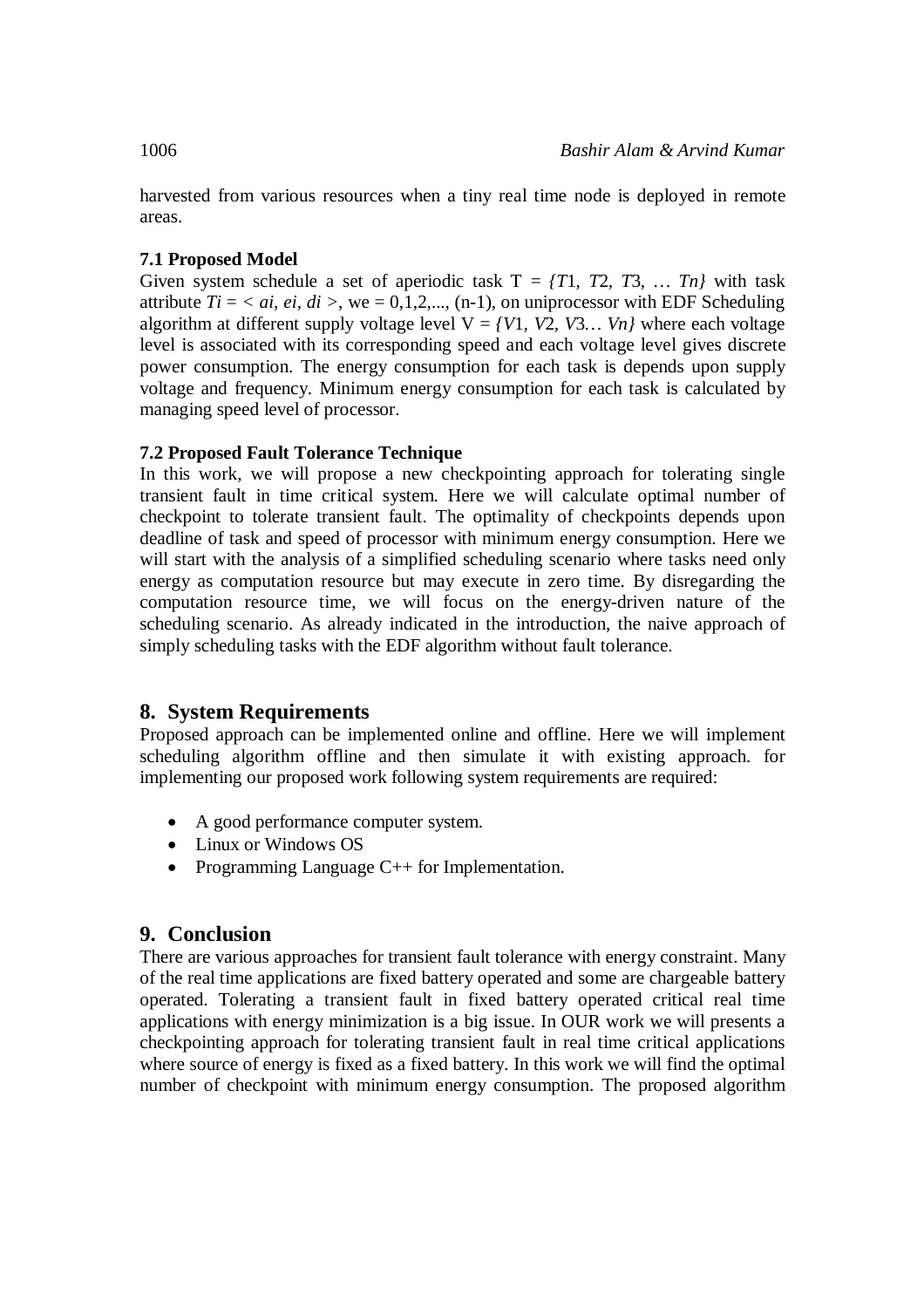will be capable of performing better in the scenario when the battery size is fixed as well as chargeable.

#### **References**

- [1] Maryam Dehghan ,Mehdi Kargahi, "Adaptive Checkpoint Placement in Energy Harvesting Real-Time Systems".*Proceedings of ICEE 2010,IEEE conference.*
- [2] Sandra Djosic, Milun Jevtic."Dynamic voltage and frequency scaling algorithm for fault-tolerant real-time systems",*Microelectronics Reliability 53 (2013) 10361042 Elsevier*.
- [3] Shenglin Gui, Lei Luo,"Reliability Analysis of Task Model in Real-Time Fault-Tolerant Systems", *2012 IEEE 12th International Conference on Computer and Information Technology pp 368-374.*
- [4] TongquanWei, Piyush Mishra, KaijieWu, Junlong Zhou,"Quasi-static faulttolerant scheduling schemes for energy-efficient hard real-time systems",*The Journal of Systems and Software 85 (2012) 13861399 , Elsevier*.
- [5] Kwak SW, Yang JM. "Optimal checkpoint placement on real-time tasks with harmonic periods". *JOURNAL OF COMPUTER SCIENCE AND TECHNOLOGY 27(1): 105112 Jan. 2012.*
- [6] Guohui Li, Fangxiao Hu, and Ling Yuan, An Energy-Efficient Fault-Tolerant Scheduling Scheme for Aperiodic Tasks in Embedded Real-Time Systems in *IEEE, DOI 10.1109/MUE.2009.69.*15
- [7] S. Liu, Q. Qiu, Q.Wu, Energy Aware Dynamic Voltage and Frequency Selection for Real-Time sytems with Energy Harvesting, in *Proc. Design, Automation and Test Europe Conf., Munich, Germany, 2008, pp. 236-241.*
- [8] Linjie Zhu, Tongquan Wei, Yonghe Guo, Xiaodao Chen, and Sbiyan Hu." Energy Efficient Fault-Tolerance Task Allocation Scheme for Real-Time Energy Harvesting Systems",*IEEE, International Conference on Intelligent Control and Information Processing August 13-15,2010 - Dalian,China .*
- [9] R. Melhem, D. Mosse, and E. N. Elnozahy, The Interplay of Power Management and Fault Recovery in Real- Time Systems, in *IEEE Transaction on Computers, Vol. 53(2), pp. 217-231, 2004.*
- [10] Y. Zhang and K. Chakrabarty, A Unified Approach for Fault Tolerance and Dynamic Power Management in Fixed- Priority Real-Time Embedded Systems, in *IEEE Transaction on Computer-Aided Design of Integrated Circuits and Systems, Vol. 25(1), pp. 111-125, 2006.*
- [11] P. Pop, K. H. Poulsen, V. Lzosimov, and P. Eles, Scheduling and Voltage Scaling for Energy/Reliability Trade-offs in Fault-Tolerant Time-Triggered Embedded Systems, in *IEEE/ACM International Conference on Hardware/Software Co-design and System Synthesis, pp. 233-238, 2007.*